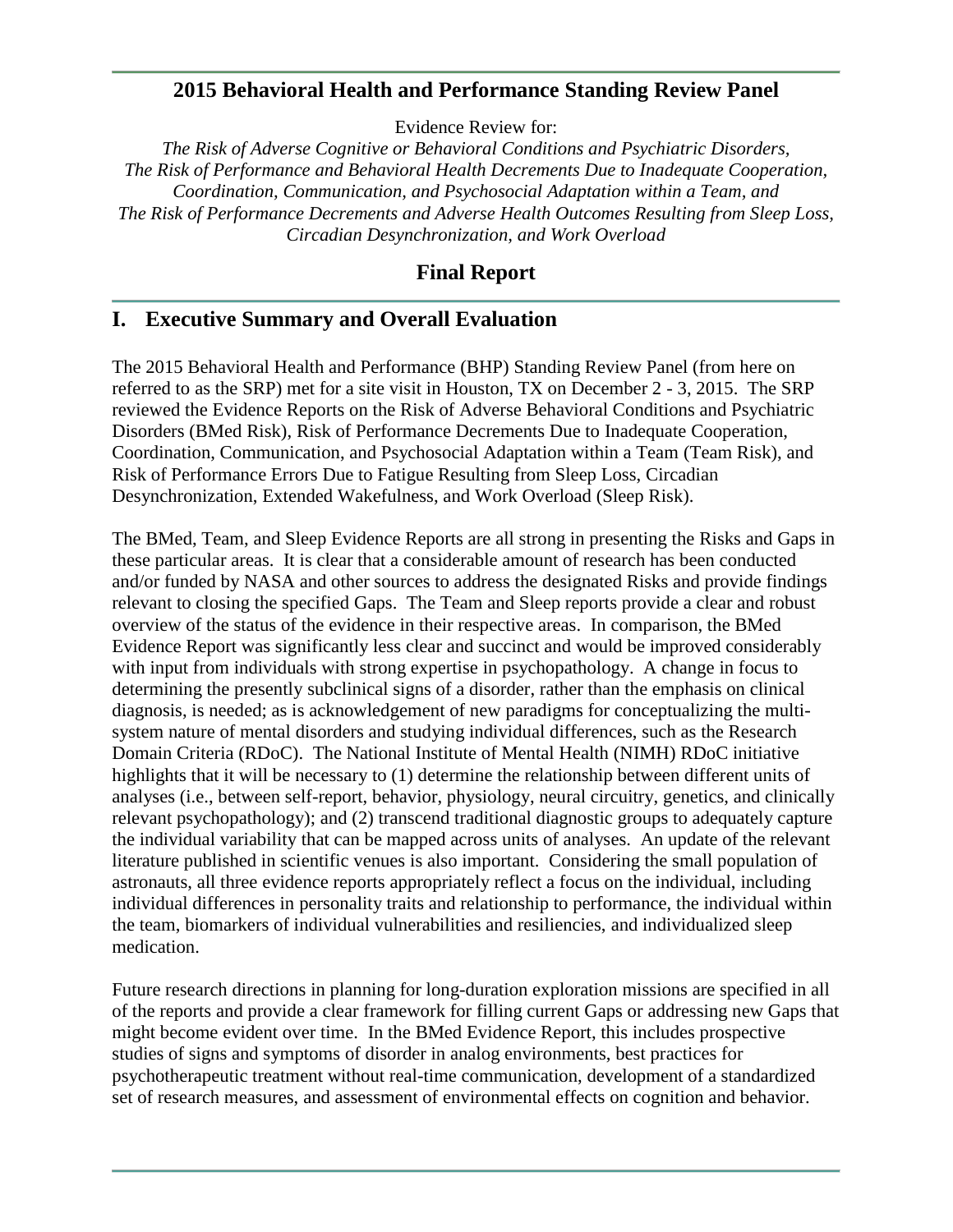The Team Evidence Report focuses on best practices in selection, composition, and communication skills training, unobtrusive monitoring technologies for detection of deteriorating team performance, and longitudinal designs. Future directions in the Sleep Evidence Report include a description of the nature of sleep on long-duration missions, and a better understanding of the factors that enhance or infringe on sleep and circadian disruptions in space.

Attention to interactions and integration within the BHP areas as well as other HRP areas is provided in the reports (e.g., sleep loss effects on team interactions and task performance; effects of sleep/alertness medications on task performance (Human Health Countermeasures [HHC]). However, further consideration of the interaction of space radiation on cognition and greater interaction with clinical pharmacology groups are recommended. A greater emphasis on leadership and the value of divergent thinking across the team also are topics recommended for further evaluation.

# **II. Review of the Evidence for the Risk of Adverse Cognitive or Behavioral Conditions and Psychiatric Disorders (BMed Risk)**

- *1. Evaluate the 2015 BMed Evidence Report using the following criteria:*
	- *A. Does the 2015 Evidence Report provide sufficient evidence that the Risk is relevant to long-term space missions?*

Yes. Sufficient evidence of the relevance of the BMed Risk is reported.

- *B. Are the Risk Title and Statement properly stated in the current version of the HRP Integrated Research Plan (IRP)?\**
- Yes. The Risk Title and Statement are properly stated.
- *C. Is the text of the Risk Context provided in the HRP IRP clear?\**
- Yes. The Risk Context is clear.
- *D. Does the 2015 Evidence Report make the case for the research Gaps presented?*

Yes. The case is made for the research Gaps presented.

*E. Are there any additional knowledge-type Gaps or areas of fundamental research that should be considered to enhance the basic understanding of this specific Risk?*

Attention to recent developments in the conceptualization of psychopathology, such as the RDoC promulgated by the NIMH would add to the breadth of the report.

*F. Does the Evidence Report address relevant interactions between this Risk and others in the HRP IRP?*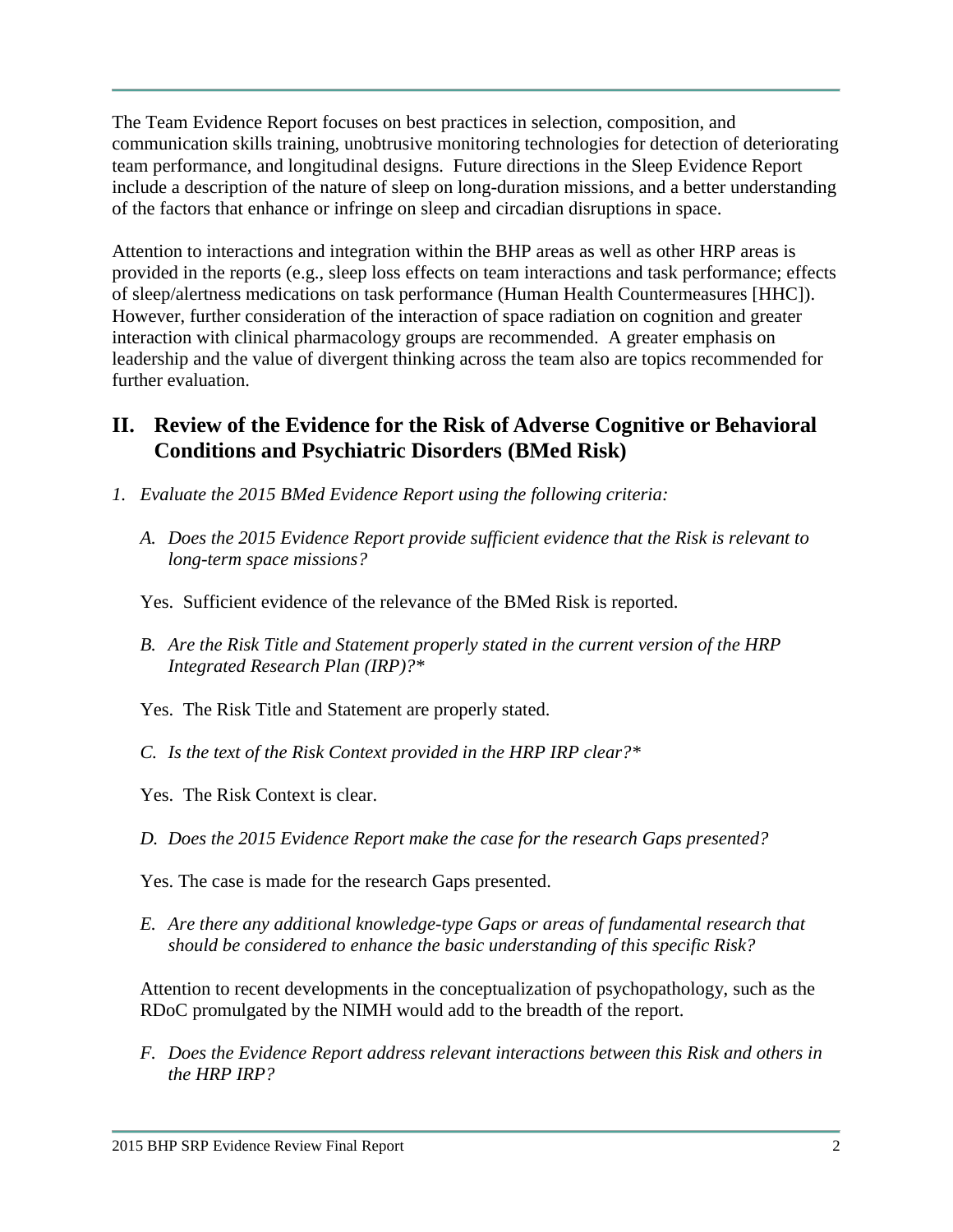- Coverage of this topic is minimal; interactions specified are primarily within BHP (i.e., Sleep and Team areas)*.*
- Radiation and dopaminergic receptor interactions/influences on cognition, stress, should be examined.
- The integration with Team and Sleep Risks is improving*.*
- *G. Is input from additional disciplines needed?*
	- Yes. Content on space radiation, psychopharmacology, and their influence on the BMed Risk is of particular interest*.*
	- Closer collaboration with clinical personnel would be beneficial.

## *H. Is the expertise of the authors sufficient to fully cover the scope of the given Risk?*

No. Input from a clinical psychologist or psychiatrist with strong expertise in psychopathology research and treatment is needed to provide additional perspective to the report.

- *I. Is there information from other HRP disciplines that need to be included in the 2015 Evidence Report?*
	- Human Health Countermeasures pharmacology Risk overlap
		- o More studies are needed to test drug administration and psychological reactions in microgravity.
		- o Consideration of risk of psychosis with overuse of stimulant medications. How is psychosis being tracked in users of psychostimulants? Examination of the most sensitive psychometric measures to assess psychosis. The Profile of Mood States (POMS), indicated in the report, is not the best measure for this purpose.
	- Interaction of Selective Serotonin Reuptake Inhibitors (SSRIs) and osteoporosis would be a good crossover area. Increased risk of fracture is important to the Exploration Medical Capability element (ExMC).
	- Space radiation effects on cognition should be included.
	- Habitability of the space vehicle in promoting/alleviating stress should be included.
	- Interaction with ExMC on medical labeling and dispensing should be included.
- *J. Is the breadth of the cited literature sufficient?*
	- The review of the literature suffers from a lack of breadth.
	- Numerous statements are anecdotal or poorly referenced.
	- While it is understood that confidentiality prevents publication of psychological findings on astronauts, the points raised need to be grounded by some published evidence from other areas, or perhaps mentioned in terms of future directions of inquiry.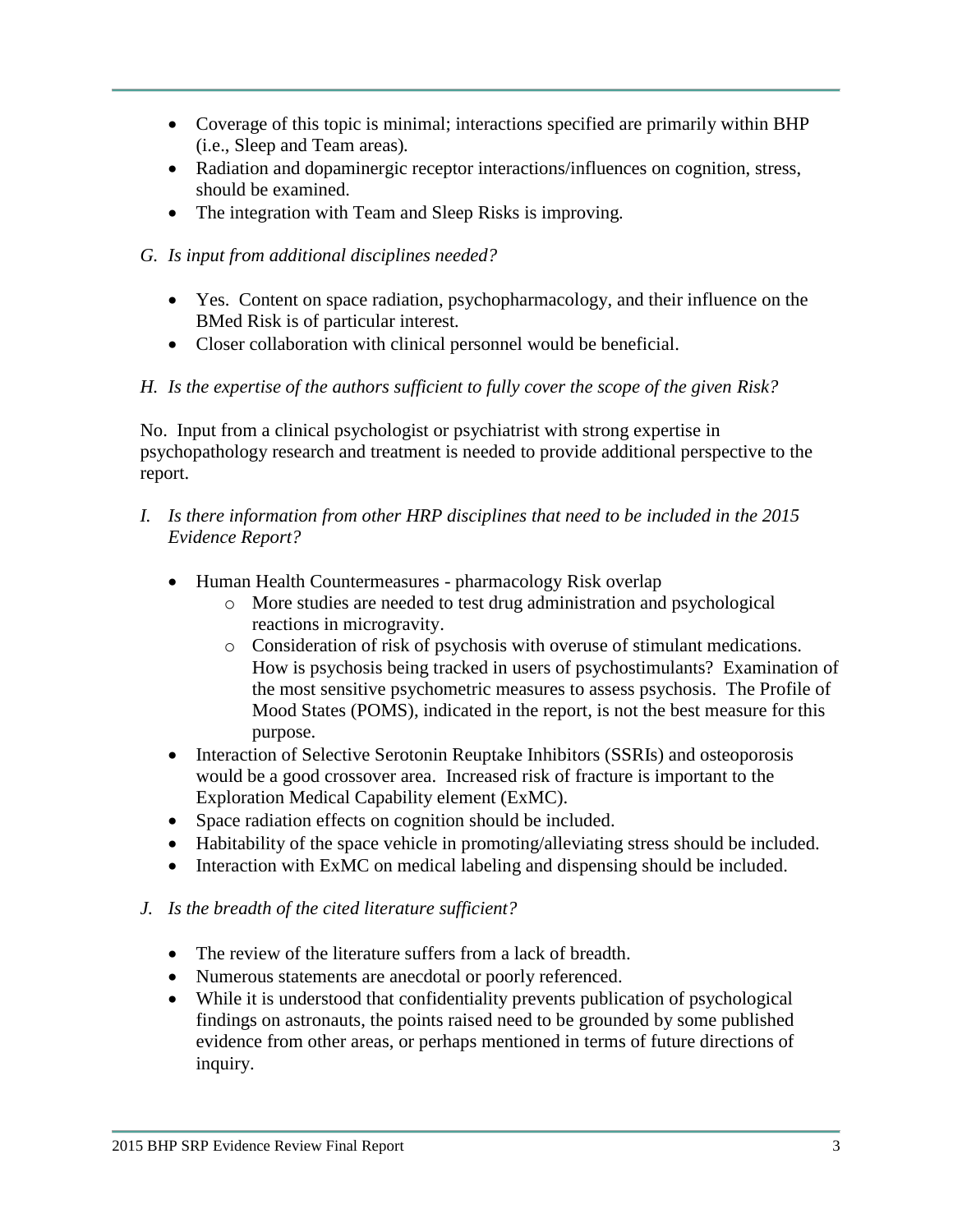- The review of the hardiness concept and supporting literature could be presented in greater depth. In the report this construct is discussed as a trait, but hardiness, and thus psychological resilience, is also influenced by training.
- *K. What is the overall quality and readability of the 2015 Evidence Report?*
	- The report does not demonstrate a deep knowledge of psychopathology and recent developments in this area.
	- The biological/physiological aspects of psychopathology are superficially covered.
	- A considerable number of research citations are from secondary and tertiary sources, including presentations given to internal NASA staff; original sources need to be cited when possible.
	- In places, research findings are simply presented without synthesizing the findings in terms of meaning or applications.
	- Conversely, in some sections, statements are made summarizing research findings without providing any references to back up these statements.
	- Confidentiality is an issue when astronauts and cosmonauts are mentioned by name from sources other than an autobiography or biography.
	- There is too much emphasis on "reported anecdotally" without specifying the source.
- *2. Provide comments on any important issues that are not covered by the criteria in #1 above.*
	- The statement on page 39 of the report about astronauts purposely providing wrong data could be rewritten in a more general manner.
	- The focus in the evidence report, except for a paragraph in the last section, is on diagnosis, rather than the subclinical forms of disorders that are more likely to be evident in space flight.
	- It is important to justify why delirium is listed as the most significant mental disorder likely to occur on a long-duration exploration mission.
	- The asthenia section could be shortened considerably.
	- A discussion of hardiness and resilience would require researcher Dr. Paul Bartone to adapt his model to the small pool of astronaut applicants in contrast to the large military pool he works with; there is also the question of whether hardiness can be enhanced through training.
	- Findings on the Third Quarter phenomenon are *inconsistent* rather than *illusive* (or *elusive*).
	- Speculation about astronaut resentment of payload specialists is tangential to the report.
	- Discussion of astronaut select-in criteria: wouldn't *any* psychiatric diagnosis be a basis for exclusion?
	- The Salyut crew likely suffered from shared beliefs and suggestibility rather than a shared hallucination in perceiving a smell on the spacecraft.
	- Personal Characteristics Inventory (PCI) and "Right Stuff" personality configuration could be condensed; note that Instrumentality consists of two independent scales – Positive Instrumentality and Negative Instrumentality.
	- Discussion of polar environments: some demands are different from space demands.
	- Questionable assumption is made that more autonomy is always beneficial.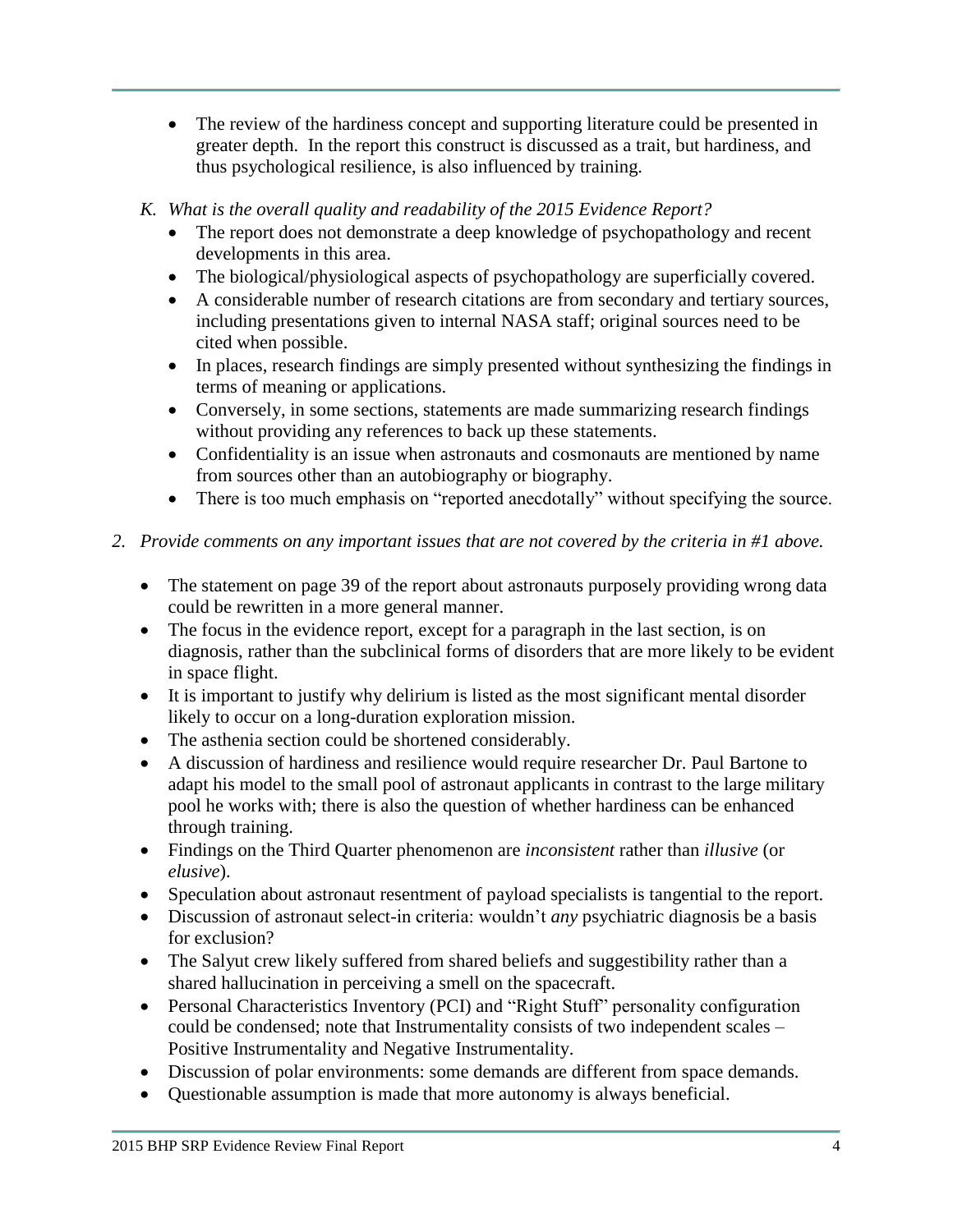- Anxiety is not a mood disorder.
- Russian cosmonaut Valerie Polyakov was the first to spend more than one year in space. His name was omitted from the discussion and table on this topic.
- Include definitions of Categories I-IV in an Appendix.
- Table 1 indicate in a footnote the number scheme used.
- Acceptance of loose anecdotal evidence may preclude the possibility of publishing the Evidence Report in a peer-reviewed journal, which would be beneficial.
- An important aspect for assessment of astronauts is respondent burden. The *PROMIS*® (Patient Reported Outcome Measurement Information System) measures [\(http://www.nihpromis.org;](http://www.nihpromis.org/) (Cella, Riley et al. 2010, Gershon, Rothrock et al. 2010) were explicitly developed to reduce respondent burden. PROMIS is a U.S.-based cooperative group of research sites and centers of excellence, funded by NIH, and convened to develop and standardize patient outcome measures across studies and settings. The PROMIS measures were developed using item response theory and calibrated on a sample of 21,133 people, with the aim of providing highly reliable, precise measures of patient–reported health status for physical, mental, and social well–being. Most question banks utilize a seven-day recall period (inquiring about events in the past seven days) and five response options (e.g., 1=Not at all, 5=very much). All instruments were developed to be used with computer adaptive testing (CAT) to reduce respondent burden. With this method, an average of five items is administered for each PROMIS construct listed, taking an estimated 1-minute or less to complete.

# **III. Review of the Evidence for the Risk of Performance and Behavioral Health Decrements Due to Inadequate Cooperation, Coordination, Communication, and Psychosocial Adaptation within a Team (Team Risk)**

- *1. Evaluate the 2015 Team Evidence Report using the following criteria:*
	- *A. Does the 2015 Evidence Report provide sufficient evidence that the Risk is relevant to long-term space missions?*
	- Yes. The Team Risk evidence is sufficiently stated.
	- *B. Are the Risk Title and Statement properly stated in the current version of the HRP Integrated Research Plan (IRP)?\**
	- Yes. The Risk Title and Statement are properly stated.
	- *C. Is the text of the Risk Context provided in the HRP IRP clear?\**
	- Yes. The text of the Risk Content is clear.
	- *D. Does the 2015 Evidence Report make the case for the research Gaps presented?*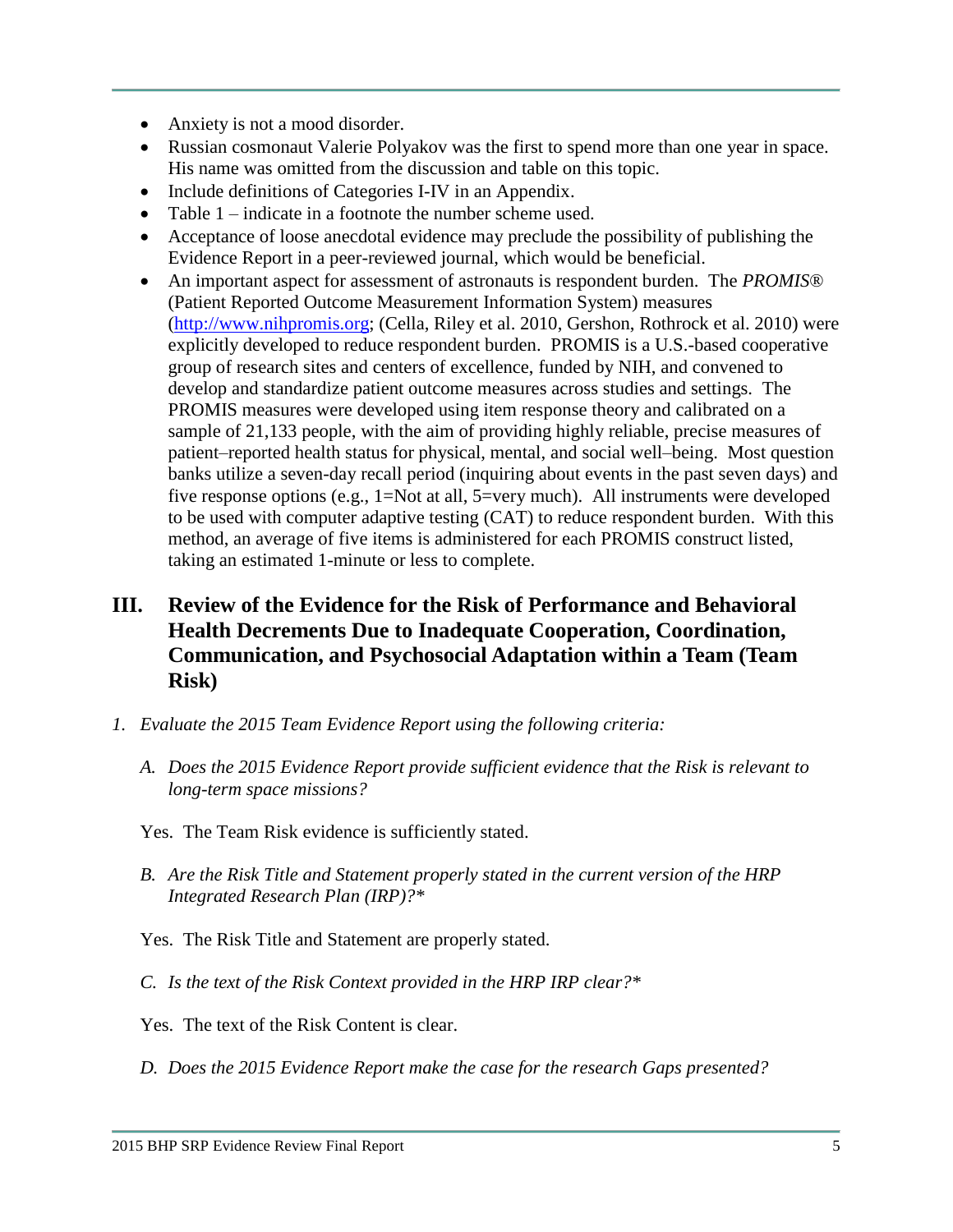Yes. "Algorithms needed to compose a team" is a positive step*.*

- *E. Are there any additional knowledge-type Gaps or areas of fundamental research that should be considered to enhance the basic understanding of this specific Risk?*
	- Use of a different methodology (algorithms needed to compose a team) is a plus.
	- Trait configurations within a single individual with regard to effects on team interactions (e.g., high extraversion combined with high agreeableness) can be positive.
	- Look beyond personality variables for individual differences and skills that contribute to team effectiveness.
	- Possibility of the development of a romantic relationship during the mission needs consideration in terms of effects on power dynamics within the team.
	- Rotation of membership in mission control also is a research area yet to be examined.
	- Value of divergent thinking across the team.
		- o Team task analysis when thinking together, diversity of opinion is important as well as cohesion. Is NASA looking at cohesion to the detriment of divergent thinking? Level of interdependence of team members?
	- Effects of increased autonomy and communication delays on increases in team interdependence are of interest.
	- Effects of increased autonomy and communications delays on team power dynamics also is a leadership issue of interest.
	- In general, leadership themes should be emphasized.
- *F. Does the Evidence Report address relevant interactions between this Risk and others in the HRP IRP?*

Joint research with sleep is impressive. Circadian rhythm/team connections research is very nice start and should be expanded.

*G. Is input from additional disciplines needed?*

Not at the present time.

*H. Is the expertise of the authors sufficient to fully cover the scope of the given Risk?*

This is a very nice and well-written report which reflects the authors' strong expertise.

*I. Is there information from other HRP disciplines that need to be included in the 2015 Evidence Report?*

Not at present.

*J. Is the breadth of the cited literature sufficient?*

Leadership themes should be emphasized in this area, including literature citations.

*K. What is the overall quality and readability of the 2015 Evidence Report?*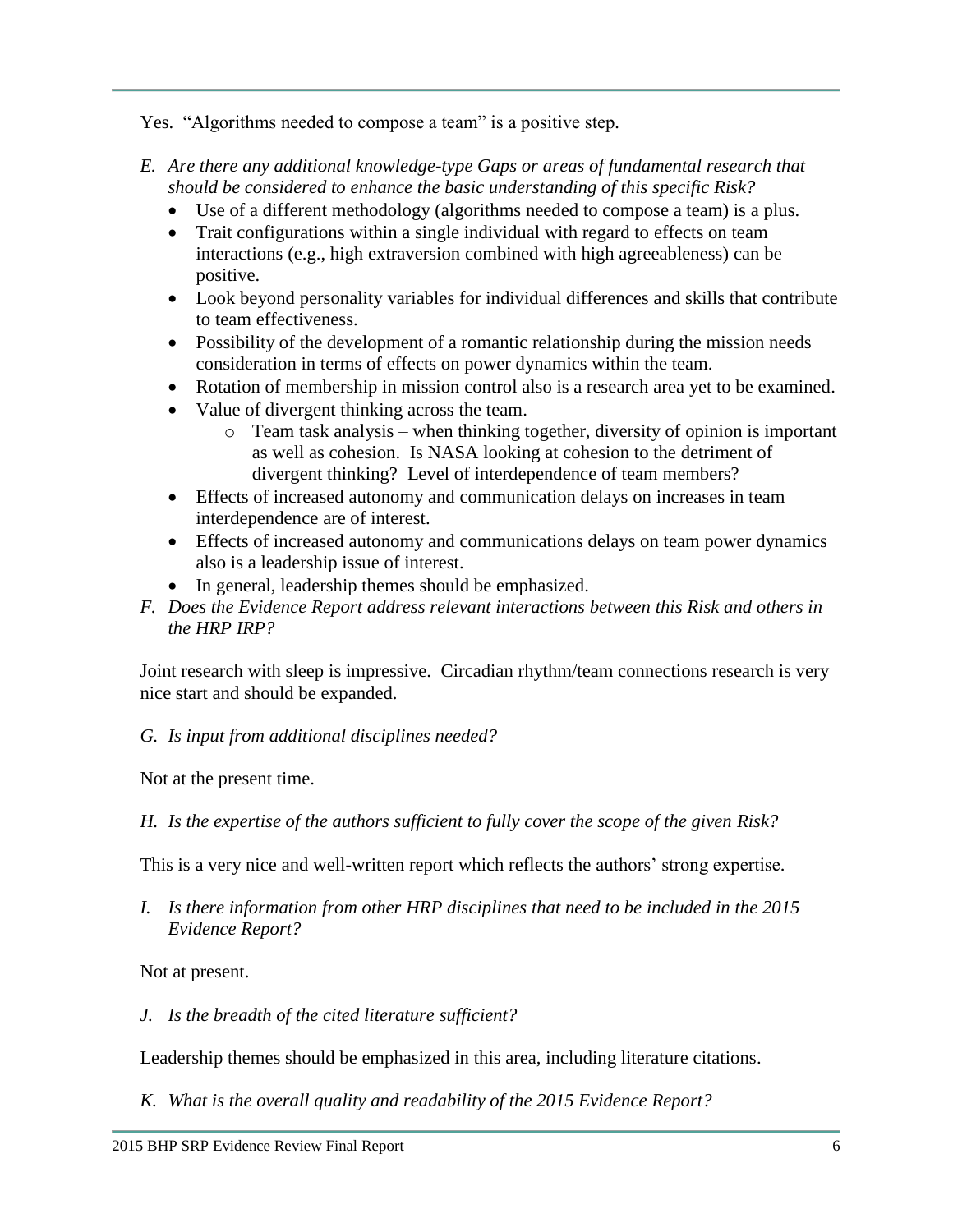- Excellent.
- Include definitions of Categories I-IV in an Appendix.
- 2. *Provide comments on any important issues that are not covered by the criteria in #1 above.*

The Team Evidence Report is clearly written; examination of the literature and issues related to Team Gaps are well presented.

# **IV. Review of the Evidence for the Risk of Performance Decrements and Adverse Health Outcomes Resulting from Sleep Loss, Circadian Desynchronization, and Work Overload (Sleep Risk)**

- *1. Evaluate the 2015 Sleep Evidence Report using the following criteria:*
	- *A. Does the 2015 Evidence Report provide sufficient evidence that the Risk is relevant to long-term space missions?*

Yes. The text of the Sleep Evidence Report provides sufficient evidence of the relevance of the Risk.

*B. Are the Risk Title and Statement properly stated in the current version of the HRP Integrated Research Plan (IRP)?\**

The title is fine, but the SRP would still like to see "work overload" removed from the title and statement. While peripherally related, work overload is a distinct construct that has implications for BMed and Team as well.

*C. Is the text of the Risk Context provided in the HRP IRP clear?\**

"Work overload" should be removed from the Risk Context as it seems to be an indirect issue.

*D. Does the 2015 Evidence Report make the case for the research Gaps presented?*

Yes. The case is adequately made for the research Gaps presented.

- *E. Are there any additional knowledge-type Gaps or areas of fundamental research that should be considered to enhance the basic understanding of this specific Risk?*
	- The effect of stimulant use on sleep should be considered in the Sleep Risk (possible crossover with BMed/Pharmacology). Given that astronauts report using stimulants on occasion, the effect of these medications is an important area of fundamental research.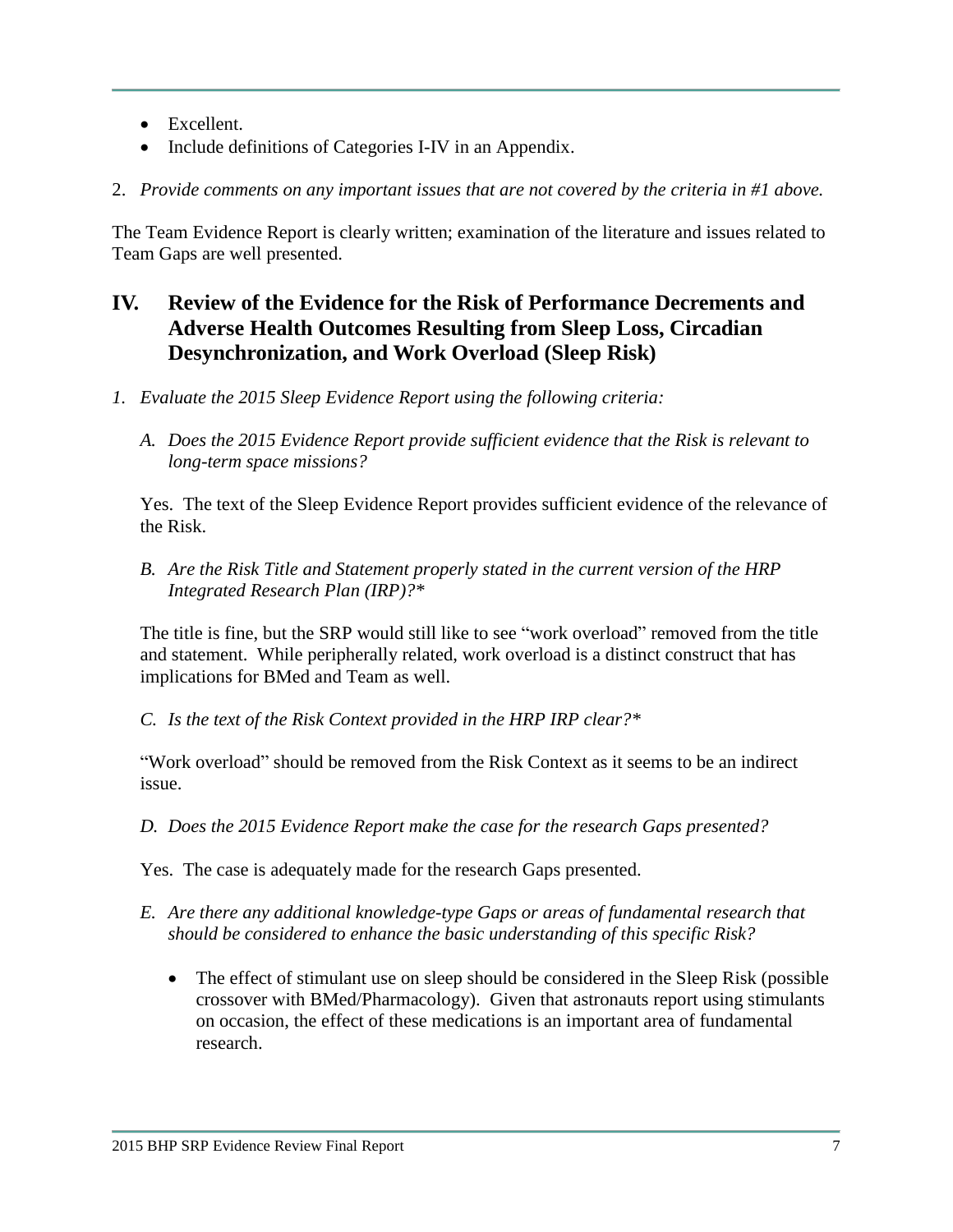- *F. Does the Evidence Report address relevant interactions between this Risk and others in the HRP IRP?*
	- More interactions with clinical pharmacology would be useful (i.e., newly developed medications, interactions with other medications likely to be used in space, delivery mechanisms, pharmacodynamics, and pharmacokinetics).
	- Greater focus is recommended on effects of sleep on team psychosocial processes because of changes in emotional self-regulation.
- *G. Is input from additional disciplines needed?*
	- Stimulants should be considered in the Sleep Risk (possible crossover with BMed/Pharmacology).
- *H. Is the expertise of the authors sufficient to fully cover the scope of the given Risk?*
	- Yes. The addition of Dr. Erin Flynn-Evans adds further strength to the group.
- *I. Is there information from other HRP disciplines that need to be included in the 2015 Evidence Report?*
	- Greater focus on effects of sleep on team psychosocial processes because of changes in emotional self-regulation.
- *J. Is the breadth of the cited literature sufficient?*
	- Yes.
- *K. What is the overall quality and readability of the 2015 Evidence Report?*
	- Excellent.
	- Include definitions of Categories I-IV in an Appendix.
- 2. *Provide comments on any important issues that are not covered by the criteria in #1 above.*
	- The group was very responsive to comments from the previous SRP.
	- The SRP is particularly impressed with the translation of research knowledge into public, peer-reviewed literature by the Sleep group.
	- Integration with latest terrestrial literature and the sleep and circadian rhythm scientific communities at meetings/conferences could be improved. Extramural reports are a positive step.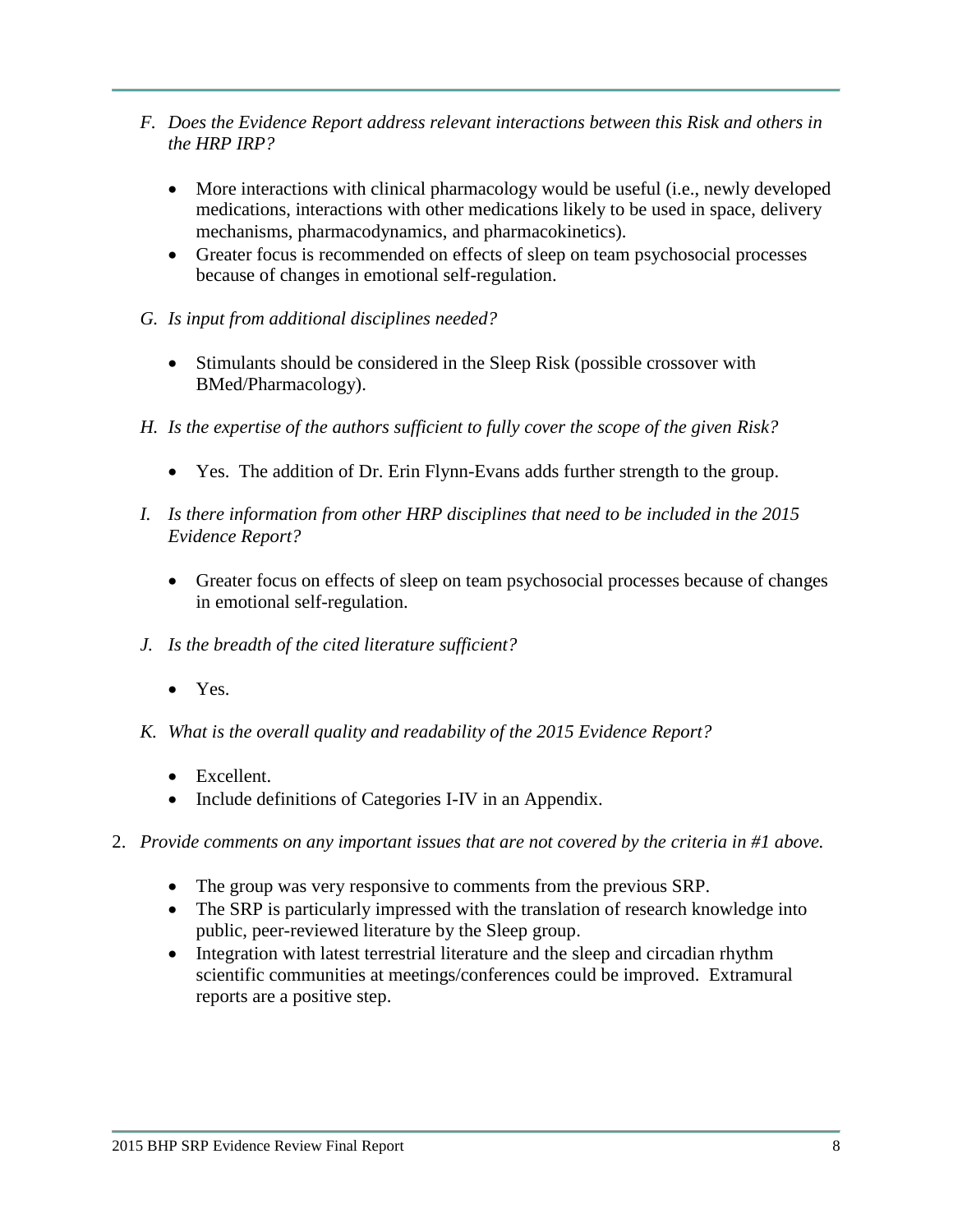**V. 2015 BHP SRP Evidence Review: Statement of Task for the Risk of Adverse Cognitive or Behavioral Conditions and Psychiatric Disorders, the Risk of Performance and Behavioral Health Decrements Due to Inadequate Cooperation, Coordination, Communication, and Psychosocial Adaptation within a Team, and the Risk of Performance Decrements and Adverse Health Outcomes Resulting from Sleep Loss, Circadian Desynchronization, and Work Overload**

In 2008, the Institute of Medicine (IOM) reviewed NASA's Human Research Program (HRP) Evidence Books that describe the Risks that were identified in NASA's Human Research Program Requirements Document (PRD). The 2015 Evidence Reports for the Risk of Adverse Cognitive or Behavioral Conditions and Psychiatric Disorders (BMed Risk), the Risk of Performance and Behavioral Health Decrements Due to Inadequate Cooperation, Coordination, Communication, and Psychosocial Adaptation within a Team (Team Risk), and the Risk of Performance Decrements and Adverse Health Outcomes Resulting from Sleep Loss, Circadian Desynchronization, and Work Overload (Sleep Risk) have not been reviewed since the last IOM review and there have been significant changes to the evidence base for these Risks.

The 2015 Behavioral Health and Performance (BHP) Standing Review Panel (SRP) is chartered by the Human Research Program (HRP) Chief Scientist to review the updated Evidence Reports for the BMed, Team, and Sleep Risks. The 2015 BHP SRP will evaluate the Evidence Reports and generate a final report of your analyses of the evidence base, including any recommendations on how to improve the current Evidence Report, and submit it to the HRP Chief Scientist. Your report will also be made available on the Human Research Roadmap (HRR) website.

## **The 2015 BHP SRP is charged to:**

- 1. Evaluate the 2015 BMed, Team, and Sleep Risks Evidence Reports based on each of the following criteria:
	- A. Does the 2015 Evidence Report provide sufficient evidence that the Risk is relevant to long-term space missions?
	- B. Are the Risk Title and Statement properly stated in the current version of the HRP Integrated Research Plan (IRP)?\*
	- C. Is the text of the Risk Context provided in the HRP IRP clear?\*
	- D. Does the 2015 Evidence Report make the case for the research Gaps presented?
	- E. Are there any additional knowledge-type Gaps or areas of fundamental research that should be considered to enhance the basic understanding of this specific Risk?
	- F. Does the Evidence Report address relevant interactions between this Risk and others in the HRP IRP?
	- G. Is input from additional disciplines needed?
	- H. Is the expertise of the authors sufficient to fully cover the scope of the given Risk?
	- I. Is there information from other HRP disciplines that need to be included in the 2015 Evidence Report?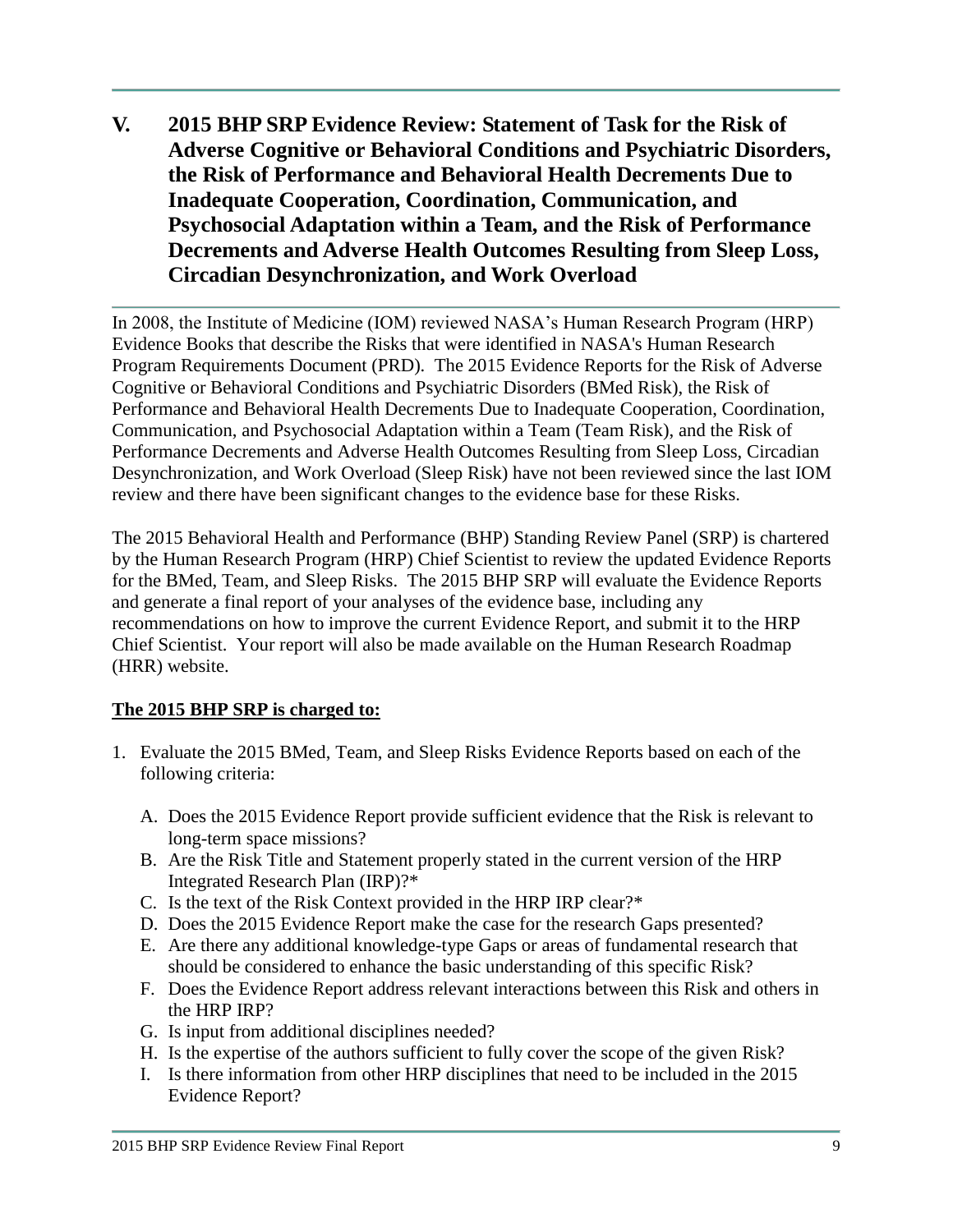- J. Is the breadth of the cited literature sufficient?
- K. What is the overall quality and readability of the 2015 Evidence Report?
- 2. Provide comments on any important issues that are not covered by the criteria in #1 above.

*\* Please be aware that any suggested changes to the Risk Title, Statement, and Risk Context by the SRP may need to be approved by the Human Systems Risk Board (HSRB). The HSRB has the overall responsibility to implement and maintain a consistent, integrated process for assessing, documenting, and tracking all risks to the human system associated with spaceflight activities (both in flight and post flight).* 

### **Additional information regarding this review:**

- 1. Attend a meeting at the NASA JSC on December  $2 3$ , 2015 to discuss the Evidence Reports with the BHP Element. At this meeting, prepare a draft report that addresses each of the evaluation criteria listed in the panel charge (A-K) including any recommendations on how to improve the Evidence Reports. Debrief the HRP Chief Scientist (or designee) and a representative from the BHP Element on the salient points that will be included in the final report and specifically the items in the panel charge.
- 2. Prepare a draft final report within one month of the meeting that contains a detailed evaluation of the Evidence Reports specifically addressing items #1 and #2 of the SRP charge. The draft final report will be sent to the HRP Chief Scientist and he will forward it to the appropriate Element for their review. The BHP Element and the HRP Chief Scientist will review the draft final report and identify any misunderstandings or errors of fact and then provide official feedback to the SRP within two weeks of receipt of the draft report. If any misunderstandings or errors of fact are identified, the SRP will be requested to address them and finalize the 2015 SRP Final Report as quickly as possible. The 2015 SRP Final Report will be submitted to the HRP Chief Scientist and copies will be provided to the BHP Element and also made available to the other HRP Elements. The 2015 SRP Final Report will be made available on the HRR website [\(http://humanresearchroadmap.nasa.gov/\)](http://humanresearchroadmap.nasa.gov/).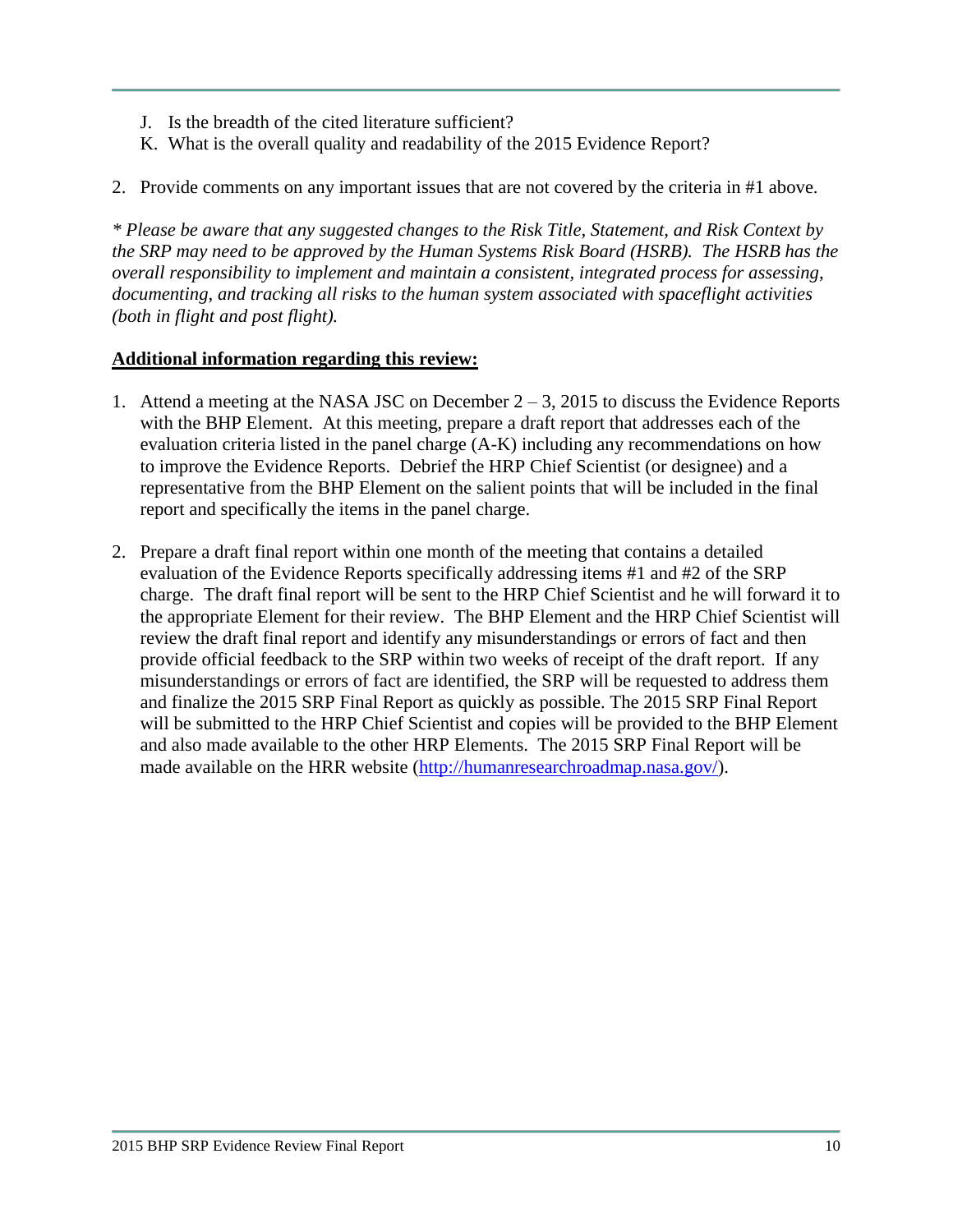### **To clarify, the Risk Statement and Risk Context are defined as follows:**

### **Risk Statement:**

"Given the CONDITION, there is a possibility that a CONSEQUENCE will occur".

Condition: a single phrase briefly describing current key circumstances, situations, etc. that are causing concern, doubt, anxiety, or uncertainty – something that keeps you up at night.

Consequence: a single phrase or sentence that describes the key, negative outcome(s) of the current conditions.

### Notes:

The condition-consequence format provides a more complete picture of the Risk, which is critical during mitigation planning. The condition component focuses on what is currently causing concern. This is something that is true or widely perceived to be true. This component provides information that is useful when determining how to mitigate a Risk.

The consequence component focuses on the intermediate and long-term impact of the Risk. Understanding the depth and breadth of the impact is useful in determining how much time, resources, and effort should be allocated to the mitigation effort.

A well-formed Risk Statement usually has only one condition, and has one or more consequences.

### **Risk Context:**

Purpose: provide enough additional information about the Risk to ensure that the original intent of the Risk can be understood by other personnel, particularly after time has passed.

Description: capture additional information regarding the circumstances, events, and interrelationships not described in the Risk Statement.

An effective context captures the what, when, where, how, and why of the Risk by describing the circumstances, contributing factors, and related issues (background and additional information that are NOT in the Risk Statement).